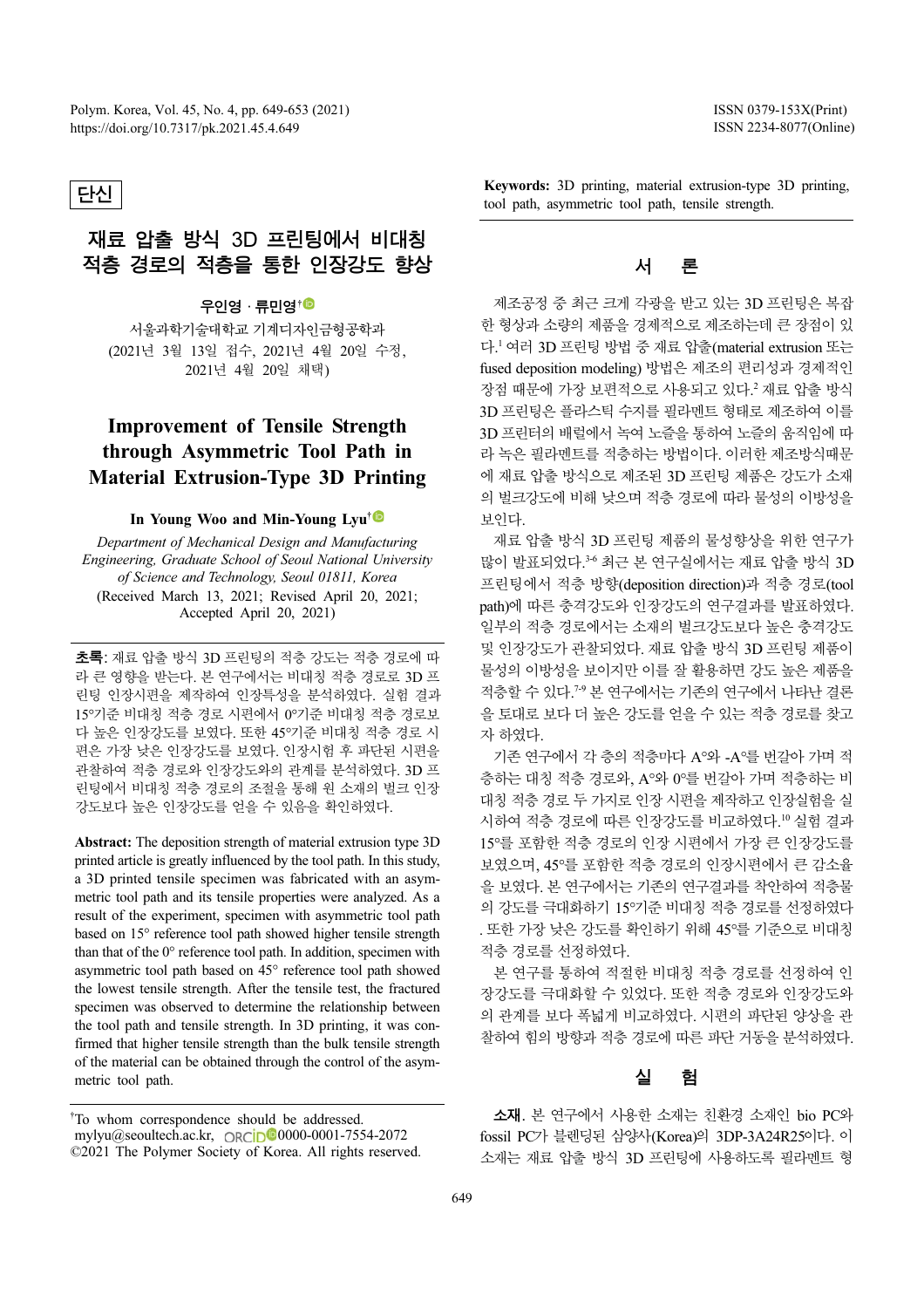

Figure 1. Dimension of tensile specimen and building direction in 3D printing.



Figure 2. Representation of tool path: (a) tool path (A/15); (b) tool path (A/45).

태로 제작되었다.

시편 형상. 시편 형상은 ASTM D638-1의 규격을 따르는 인장시편이다. 시편 형상이 Figure 1에 나타나 있다.

시편의 적층 경로 및 적층방향. 적층 경로를 Figure 2과 같이 길이 방향 기준으로 표시하였다. 본 연구에서는 기존 연 구의 연장선으로 적층 경로를 Table 1과 같이 정리하였다. 10 즉 본 연구에서는 15 °기준 비대칭 적층 경로 A/15(A:0, 15, 30, 45, 60, 75, 90)와 45°기준 비대칭 적층 경로 A/45(A:0, 15, 30, 45, 60, 75, 90)이다. 시편의 적층방향은 두께방향으 로 Figure 1에 나타나 있다.

3D 프린팅. 사용된 재료 압출 방식 3D 프린터는 Link Solution(Korea)에서 제작된 Link EP-300이다. 시편제작을 위 한 3D 프린팅 공정 조건은 적층 온도 280 ℃, 노즐 이동 속도 80 mm/s, 적층 높이 0.2 mm, 챔버온도 100 °C로 설정하였다.

Table 1. Summary of Tool Path

| Symmetric $10$ | Asymmetric <sup>10</sup> | Asymmetric<br>(this study) | Asymmetric<br>(this study) |
|----------------|--------------------------|----------------------------|----------------------------|
| 0/0            | 0/0                      | 0/15                       | 0/45                       |
| $15/-15$       | 15/0                     | 15/15                      | 15/45                      |
| $30/-30$       | 30/0                     | 30/15                      | 30/45                      |
| $45/-45$       | 45/0                     | 45/15                      | 45/45                      |
| $60/-60$       | 60/0                     | 60/15                      | 60/45                      |
| $75/-75$       | 75/0                     | 75/15                      | 75/45                      |
| $90/-90$       | 90/0                     | 90/15                      | 90/45                      |

인장시험 및 파단 양상 관찰. 인장시험에 사용된 장비는 Instron사의 8516 만능재료시험기(USA)이며, 인장속도는 20 mm/min로 하였다. 인장시험으로 인해 파단된 시편의 파 단 각도를 측정하여 인장 거동을 분석하였다.

#### 결과 및 토론

15°기준 비대칭 적층 경로에 따른 인장강도. Figure 3에 인장방향으로 15 °기준 적층 경로 0/15, 15/15, 30/15, 45/15, 60/15, 75/15, 90/15 시편의 적층 경로가 도식적으로 나타나 있다. 기준 적층 경로는 실선으로, 시편마다 변경되는 적층 경로는 점선으로 표시하였다.

Figure 4에 15°기주 비대칭 적층 경로 시편의 응력-변형률 곡 선이 나타나 있다. 모든 시편의 그래프 모양은 유사하나 인장 방향으로부터 각도가 벗어날수록 낮은 인장강도와 적은 변형 량을 보이는 경향을 보인다. Figure 4(b)는 시편마다 응력-변형 률 곡선의 차이를 보이는 영역을 확대하여 나타낸 것이다.

Figure 5에 15°기준 적층 경로에 따른 시편의 인장강도와 탄 성계수가 나타나 있다. 기존 연구에서 진행한 사출성형으로 제 작한벌크시편과웰드라인시편의기계적물성도같이비교하 였다.<sup>10</sup> Figure 5(a)의 인장강도는 적층 경로 15/15 시편에서 가 장큰인장강도를보이고있다. 0/15, 15/15, 30/15 시편은유사 한 크기의 인장강도를 보인다. 그리고 적층 각도가 커질수록 인 장강도는 감소한다. 적층 경로 0/15, 15/15, 30/15 시편에서 사 출 벌크 시편보다 높은 인장강도를 보이며, 모든 적층 시편에 서 웰드라인 시편과 유사하거나 높은 인장강도를 보이고 있다. 웰드라인 시편은 사출성형으로 인장시편을 성형할 때 게이트 가 시편의 좌우에 있어서 시편 중앙에서 수지가 만나는 선이 있 는 시편이다. 반면, 벌크 시편은 게이트가 한 개인 인장시편으 로 시편에서 흐름이 만나는 선이 없는 시편이다. 따라서 웰드 라인 시편은 벌크 시편에 비해 인장강도가 매우 낮다. <sup>10</sup> 층 간



Figure 3. Schematic drawings of 3D printed tensile specimens for asymmetric tool paths based on 15° tool path (A/15°).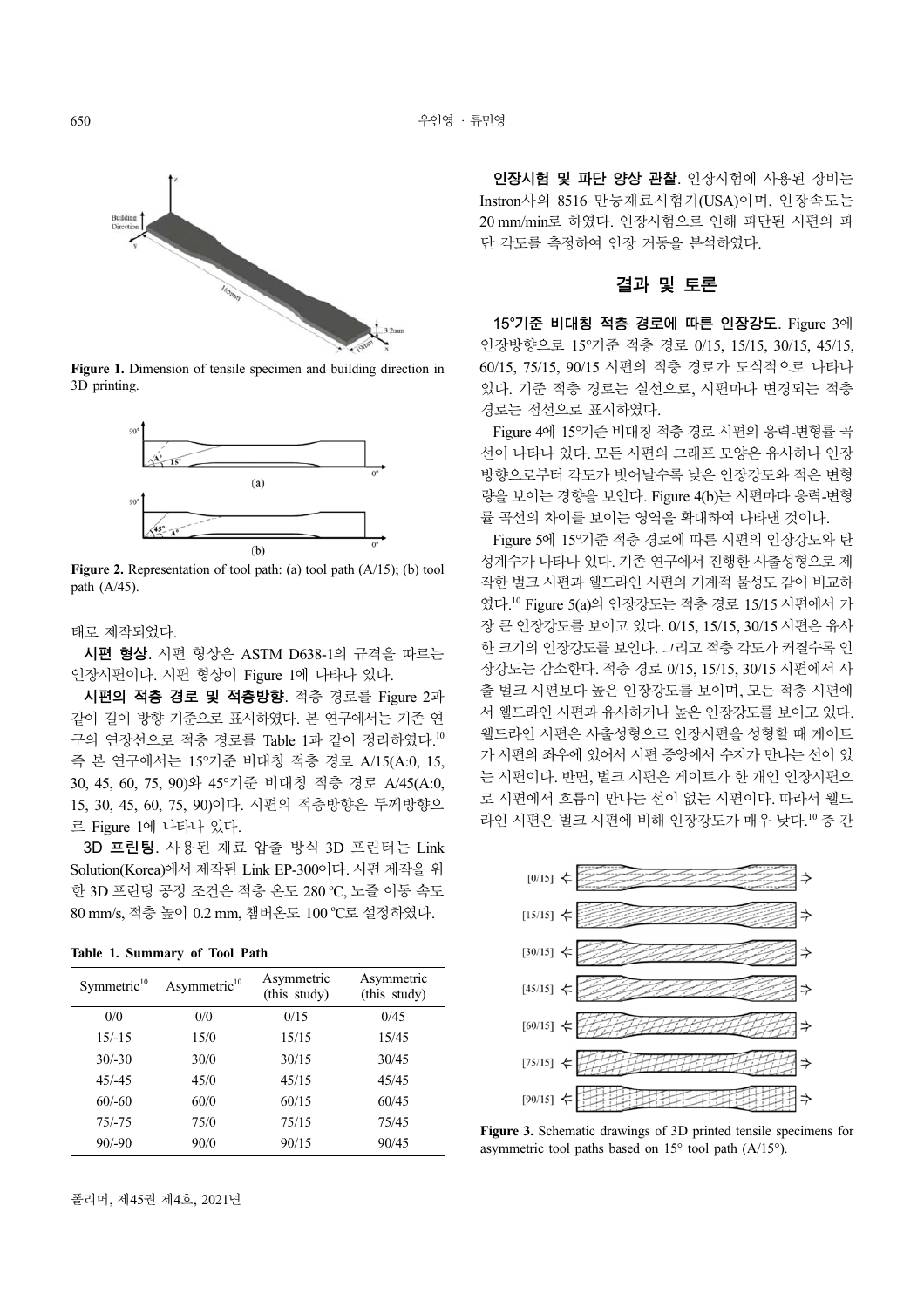

Figure 4. Tensile stress-strain curves of specimens according to asymmetric tool path based on  $15^{\circ}$  tool paths: (a) full scale; (b) range 0.02-0.05.

에 교차된 로드들이 시편의 인장강도를 증가시키는 경향이 있 다. <sup>10</sup> 그러나 Figure 3의 적층 경로 15/15 시편과 같이 교차가 없이 층을 이루었을 때 가장 큰 인장강도를 보인 것은 15°가 인 장 방향에 가장 강하기 때문이라고 사료된다. 적층 길이와 방 향이 강도에 영향을 미치는데 15° 기울어진 적층 경로가 인장 강도를 높이는데 가장 적합한 각도로 나타났다. Figure 5(b)의 탄성계수는 인장강도 크기와 유사한 경향을 보인다. 즉 인장강 도가 작아지는 시편에서 탄성계수는 작아지는 경향을 보였다. 적층 경로 15/15 시편에서 가장 큰 탄성계수를 보이며, 적층 각 도가 커질수록 탄성계수는 감소하고 있다.

45°기준 비대칭 적층 경로에 따른 인장강도. Figure 6에 적층 경로 45°를 기준으로 한 비대칭 적층 경로 0/45, 15/45, 30/45, 45/45, 60/45, 75/45, 90/45의시편이도식적으로나타나있다.

Figure 7에 45°기준 비대칭 적층 시편의 응력-변형률 곡선 이 나타나 있다. 15°기준 비대칭 적층 경로의 응력-변형률 곡 선인 Figure 4에 비해 작은 응력을 보이고 있다.

Figure 8에 45°기준 적층 시편의 인장강도와 탄성계수가 나 타나 있다. Figure 8(a)의 인장강도는 적층 각도가 커질수록 인



Figure 5. Mechanical properties of specimens according to asymmetric tool paths based on 15° tool path: (a) tensile strength; (b) tensile modulus.



Figure 6. Schematic drawings of 3D printed specimens for asymmetric tool paths based on 45° tool path (A/45°).

장강도가 감소하는 경향을 보인다. 그러나 적층 경로 45/45 시 편에서 가장 작은 인장강도를 보인다. 이는 Figure 6에서 나타 난 것처럼 적층 경로 45/45 시편이 한 방향으로만 적층이 되어 층 간 교차된 로드가 없기 때문이다. 적층 경로 0/45시편을 제 외한 모든 시편에서 사출 벌크 시편보다 높은 인장강도를 보이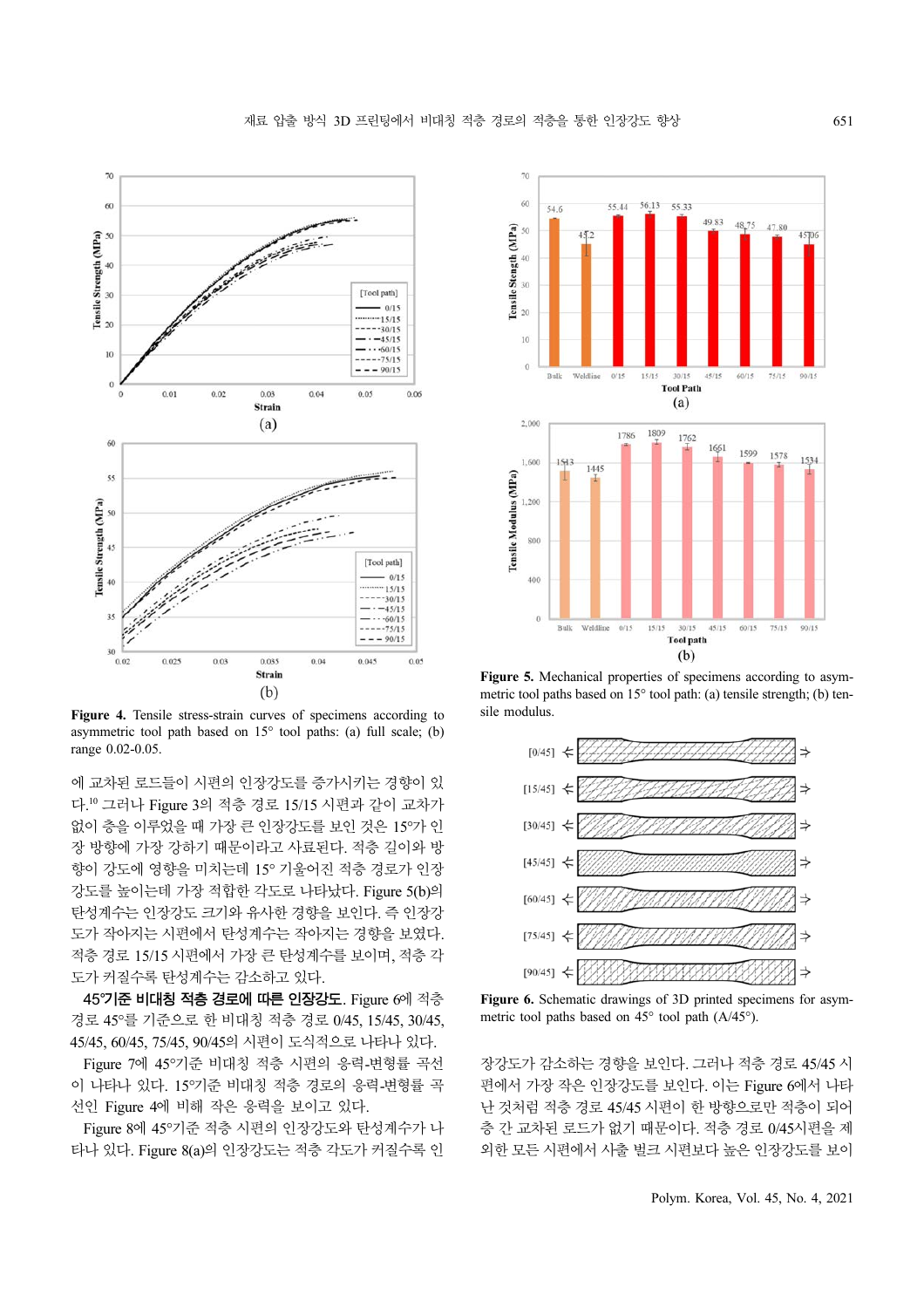

Figure 7. Tensile stress-strain curves of specimens according to asymmetric tool paths based on 45° tool path: (a) full scale; (b) range 0.02-0.05.

는시편은없다. 또한적층경로 0/45와 15/45 시편을제외한모 든 시편에서 웰드라인 시편보다 낮은 인장강도를 보이고 있다. 45°를기준으로한비대칭적층경로는 15°를기준으로하는시 편보다 매우 낮게 나타났다. 그 이유는 Tresca의 항복조건과 일 치하는 방향과 기본 적층 방향이 같기 때문이다. 10,11 Figure 8(b) 에 나타난 적층 시편의 탄성계수는 적층 경로 15/45 시편에서 가장 크게 나타났다. 대체로 적층 각도가 커질수록 탄성계수는 감소하는 경향을 보이나 적층 각도에 따라 큰 차이가 없다.

Figure 9에 0°, 15°, 45°기준 비대칭 적층 경로 시편의 인장강 도를 함께 비교하였다. 인장강도는 15°기준 적층 경로에서 가 장 크게 나타났으며, 45°기준 적층 경로에서 가장 작게 나타났 다. 이는 최대 전단 응력이 인장 방향의 45°에 위치하기 때문에 45° 기준 적층에서 파단에 가장 취약하기 때문이다. 모든 비대 칭 적층 경로에서 30°에서 45°로 커질 때 큰 감소율을 보인다. 가장 작은 인장강도를 보이는 적층 경로 그룹인 45/0, 45/15, 45/45 시편은 가장 큰 인장강도를 보이는 적층 경로 그룹 30/0, 30/15, 30/45 시편에 비해 각각 12.98%, 9.94%, 21.06%의 작은 강도를 보인다. 이는 Tresca 항복 이론에 따라 인장 방향으로 45°로 방향에 최대 전단 응력이 나타나기 때문이다. 10,11



Figure 8. Mechanical properties of specimens according to asymmetric tool paths based on 45° tool path: (a) tensile strength; (b) tensile modulus.



Figure 9. Tensile strengths of specimens according to asymmetric tool paths.

적층 경로에 따른 파단 각도 관찰. Figure 10에 0°, 15°, 45° 기준 비대칭 적층 경로 시편의 파단 상태가 나타나 있다. 대부 분의 경우 시편의 파단은 최대 전단 응력이 발생하는 45°면에 서 발생하거나 경사진 적층 경로를 따라 발생한다. 그러나 가 장 높은 인장강도를 갖는 Figure 10(b)의 적층 경로 0/15, 15/15,